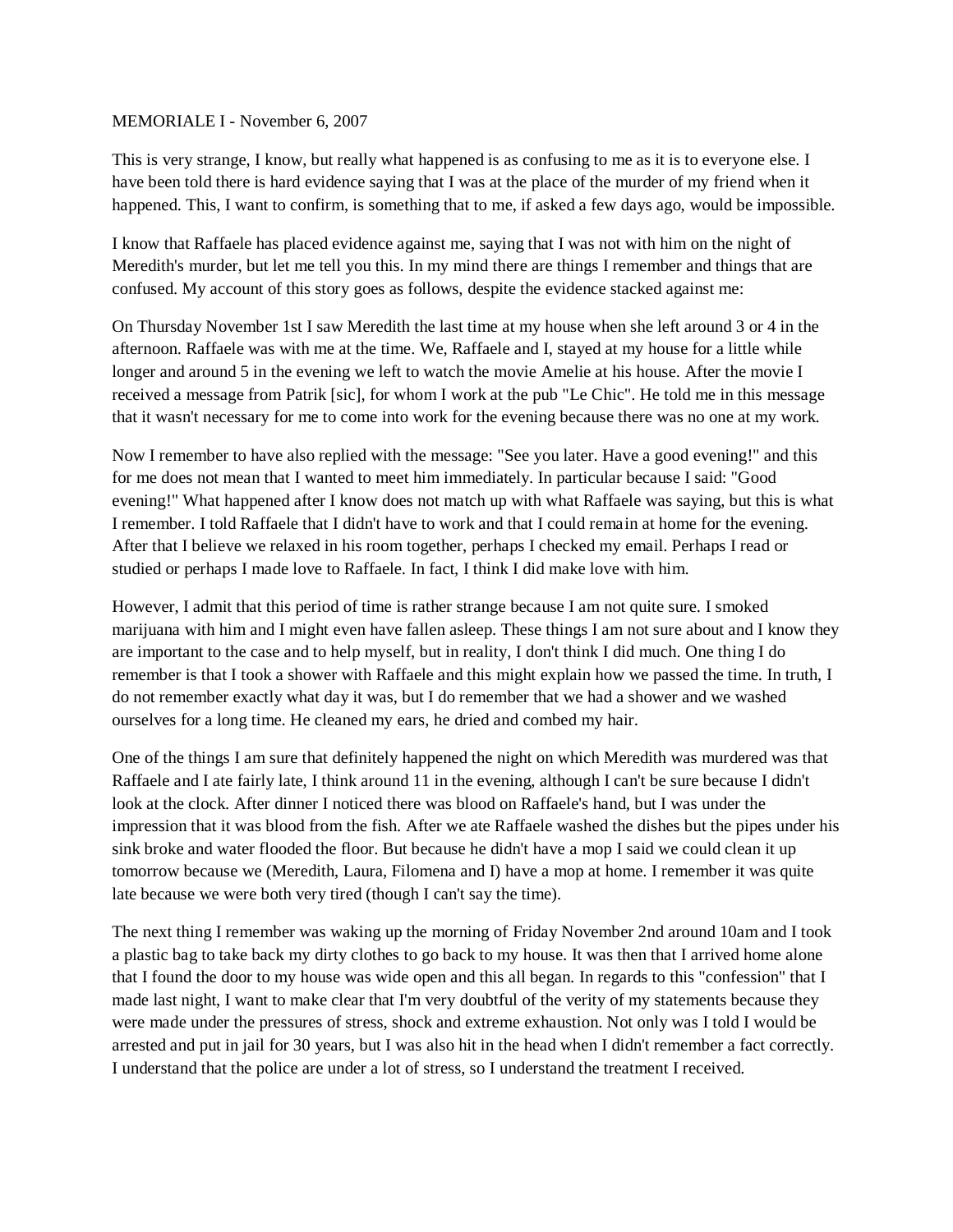However, it was under this pressure and after many hours of confusion that my mind came up with these answers. In my mind I saw Patrik in flashes of blurred images. I saw him near the basketball court. I saw him at my front door. I saw myself cowering in the kitchen with my hands over my ears because in my head I could hear Meredith screaming. But I've said this many times so as to make myself clear: these things seem unreal to me, like a dream, and I am unsure if they are real things that happened or are just dreams my head has made to try to answer the questions in my head and the questions I am being asked.

But the truth is, I am unsure about the truth and here's why:

1. The police have told me that they have hard evidence that places me at the house, my house, at the time of Meredith's murder. I don't know what proof they are talking about, but if this is true, it means I am very confused and my dreams must be real.

2. My boyfriend has claimed that I have said things that I know are not true. I KNOW I told him I didn't have to work that night. I remember that moment very clearly. I also NEVER asked him to lie for me. This is absolutely a lie. What I don't understand is why Raffaele, who has always been so caring and gentle with me, would lie about this. What does he have to hide? I don't think he killed Meredith, but I do think he is scared, like me. He walked into a situation that he has never had to be in, and perhaps he is trying to find a way out by disassociating himself with me.

Honestly, I understand because this is a very scary situation. I also know that the police don't believe things of me that I know I can explain, such as:

1. I know the police are confused as to why it took me so long to call someone after I found the door to my house open and blood in the bathroom. The truth is, I wasn't sure what to think, but I definitely didn't think the worst, that someone was murdered. I thought a lot of things, mainly that perhaps someone got hurt and left quickly to take care of it. I also thought that maybe one of my roommates was having menstral [sic] problems and hadn't cleaned up. Perhaps I was in shock, but at the time I didn't know what to think and that's the truth. That is why I talked to Raffaele about it in the morning, because I was worried and wanted advice.

2. I also know that the fact that I can't fully recall the events that I claim took place at Raffaele's home during the time that Meredith was murdered is incriminating. And I stand by my statements that I made last night about events that could have taken place in my home with Patrik, but I want to make very clear that these events seem more unreal to me that what I said before, that I stayed at Raffaele's house.

3. I'm very confused at this time. My head is full of contrasting ideas and I know I can be frustrating to work with for this reason. But I also want to tell the truth as best I can. Everything I have said in regards to my involvement in Meredith's death, even though it is contrasting, are the best truth that I have been able to think.

## [illegible section]

I'm trying, I really am, because I'm scared for myself. I know I didn't kill Meredith. That's all I know for sure. In these flashbacks that I'm having, I see Patrik as the murderer, but the way the truth feels in my mind, there is no way for me to have known because I don't remember FOR SURE if I was at my house that night. The questions that need answering, at least for how I'm thinking are: